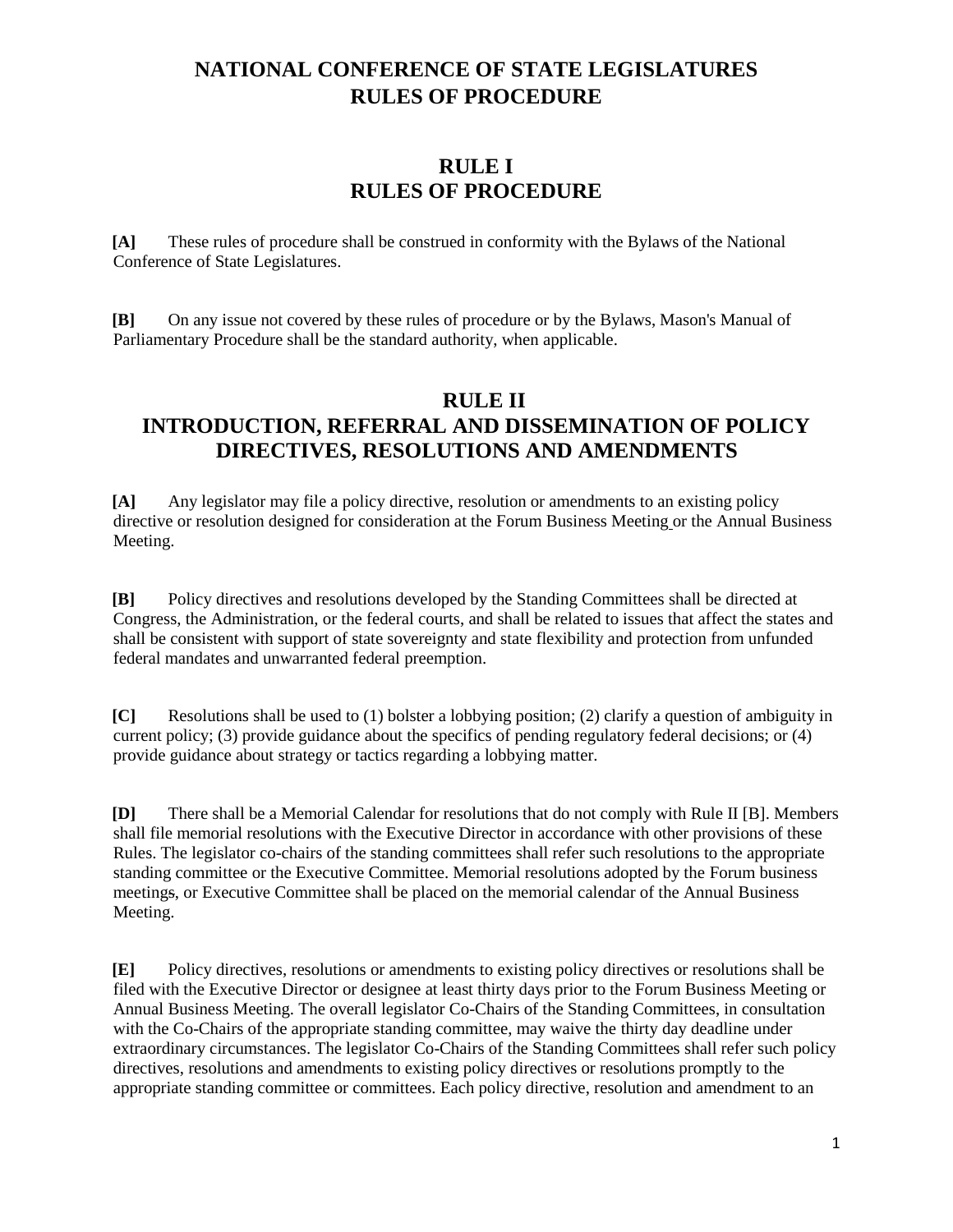existing policy directive or resolutions shall be reviewed and acted upon by the committee to which it is referred.

**[F]** Policy directives, resolutions and amendments to existing policy directives or resolutions originating in the standing committees shall be submitted to the Executive Director or designee for referral by the legislator Co-Chairs of the Standing Committees at least thirty days prior to the Forum Business Meeting or Annual Business Meeting. The legislator Co-Chairs of the Standing Committees, in consultation with the Co-Chairs of the appropriate standing committee, may waive the thirty day deadline under extraordinary circumstances. The legislator Co-Chairs of the Standing Committees shall refer such policy directives, resolutions and amendments to existing policy directives or resolutions promptly to the appropriate standing committee or committees.

**[G]** Standing committees shall disseminate draft policy directives, resolutions and amendments to existing policy directives or resolutions at least twenty days prior to the Forum Business Meeting or Annual Business Meetings. Distribution shall be to all standing committee members, members of the NCSL Executive Committee, legislative leaders of the member jurisdictions and others as determined by the legislator Co-Chairs of the Standing Committees. The legislator Co-Chairs of the Standing Committees, in consultation with the appropriate committee Co-Chairs, may waive this deadline under extraordinary circumstances.

### **RULE III POLICY DIRECTIVES AND RESOLUTIONS, AND AMICUS BRIEF ADOPTION PROCESS**

**[A]** All policy directives and resolutions produced by an NCSL standing committee shall be submitted to the Forum Business Meetings or the Annual Business Meeting for adoption. All policy directives and resolutions produced by the NCSL standing committees and the Forum Business Meetings shall be submitted to the Annual Business Meeting for final adoption. In the interim between Legislative Summits, policy directives and resolutions may be adopted by Committees, but they shall clearly indicate that they are the policy directives and resolutions of that Committee, and not of the Conference as a whole.

**[B]** In emergency circumstances, when there is insufficient time to consider a new policy directive or resolution under normal processes, policy directives or resolutions having the same force and effect as policy directives and resolutions adopted by the full Conference may be established by either of the following means: (1) majority vote of the legislator members, present and voting, of the Executive Committee in meeting assembled; or (2) the unanimous agreement by conference call of the NCSL President, the NCSL President-Elect, the NCSL Vice President, the NCSL Immediate Past President, the legislator Co-Chairs or a legislator Vice Chair of the NCSL Standing Committees, and the Co-Chairs or Vice Chair of the appropriate standing committee or committees.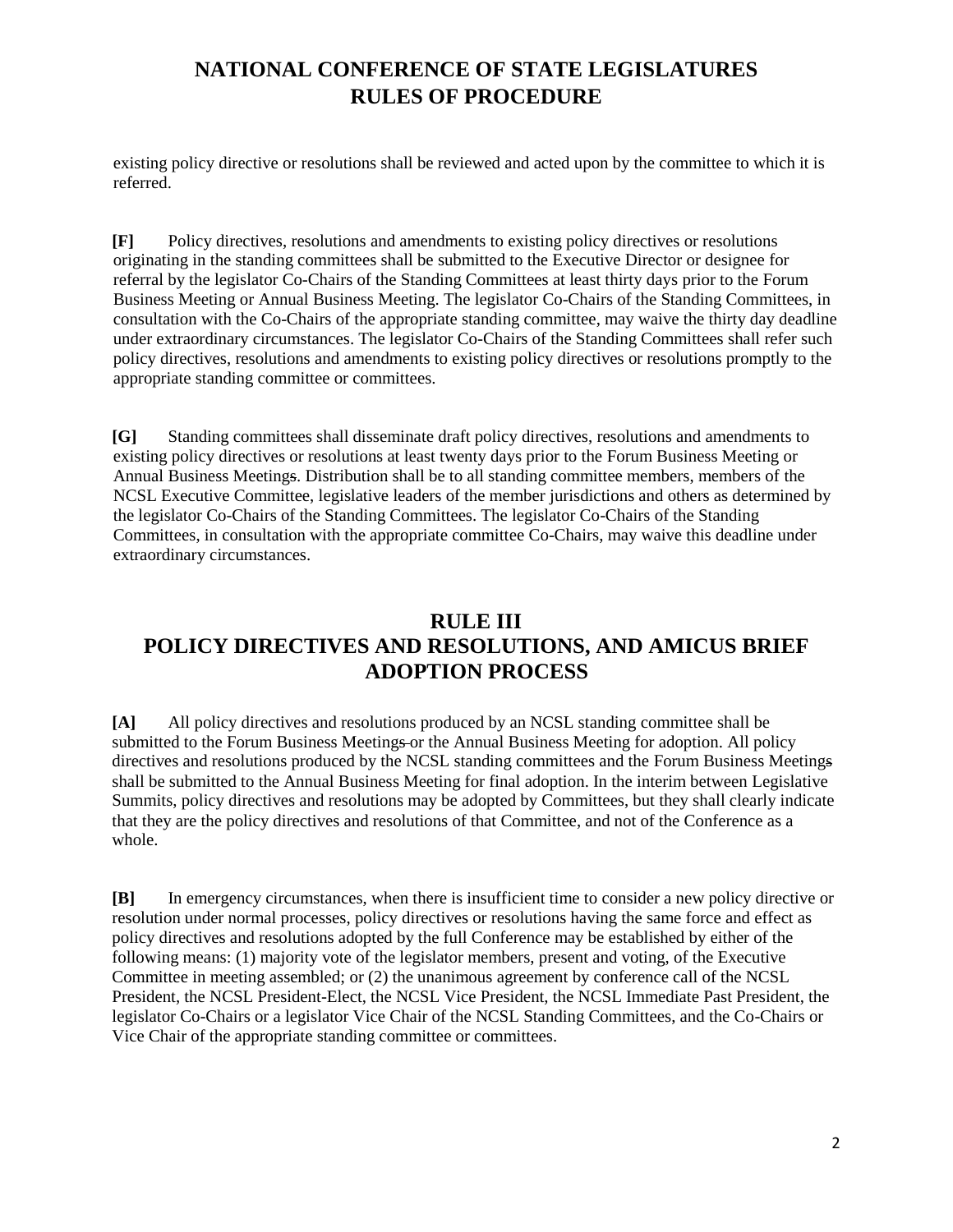**[C]** All policy directives of the Conference shall not expire but must be reviewed by the standing committee of jurisdiction at least once every four years and can be updated or amended by a standing committee at any time, adhering to the NCSL By-Laws and Rules of Procedure. All resolutions of the Conference shall automatically terminate one year after the Annual Business Meeting at which they are adopted, unless reaffirmed in the normal policy process.

**[D]** The decision to name NCSL as an amicus curiae on briefs filed before the U.S. Supreme Court shall be by unanimous agreement of the NCSL President, the NCSL Immediate Past President, the NCSL President-Elect, the NCSL Vice President, the legislator Co-Chairs of the NCSL Standing Committees, the legislator Co-Chairs of the Law, Criminal Justice and Public Safety Committee and legislator Co-Chairs of other standing committees that have jurisdiction over the question to be resolved by the amicus brief. In the event any person voting indicates a veto, the President may initiate a conference call to allow for discussion and to confirm each person's vote.

#### **RULE IV STANDING COMMITTEE PROCEDURES**

**[A]** There shall be standing committees and task forces of NCSL whose number and jurisdictions are determined by the Executive Committee. The standing committees and task forces (1) consider federal issues that affect states; (2) formulate policy positions on federal issues; (3) exchange information about state and federal policy matters; (4) consider and evaluate innovative approaches to state issues; (5) develop policy options and recommendations regarding state issues and legislative organization, management and procedures.

**[B]** There shall be overall legislator Co-Chairs and overall legislative staff Co-Chairs of the Standing Committees. The legislator Co-Chairs shall be appointed for a term of two years by the NCSL President and President-elect. There shall be at least two overall legislator vice chairs balanced by political party who shall be appointed by the NCSL President and President-elect for a term of two years.

The overall legislative staff Co-Chairs and the overall legislative staff vice chairs serve staggered terms of two years. Each year, the Staff Chair appoints one staff Co-Chair and at least one staff vice chair to a two-year term.

**[C]** A quorum for the adoption of policy directives and resolutions in Standing Committees shall consist of representation of appointed legislator members, or in their absence, legislator substitutes designated in writing by appointed members' presiding officers, from at least ten (10) member jurisdictions. Letters designating substitutes or new appointments shall be delivered to the appropriate legislator committee Co-Chairs no later than the beginning of the committee session at which a vote on public policy will occur. The Legislator Co-Chairs of each standing committee shall, prior to a committee vote(s) on a matter of public policy, establish the presence of a quorum.

**[D]** All voting in standing committees, subcommittees or task forces shall be by voice, except when a roll call vote is requested by two (2) member jurisdictions, or is called by the legislator Co-Chairs.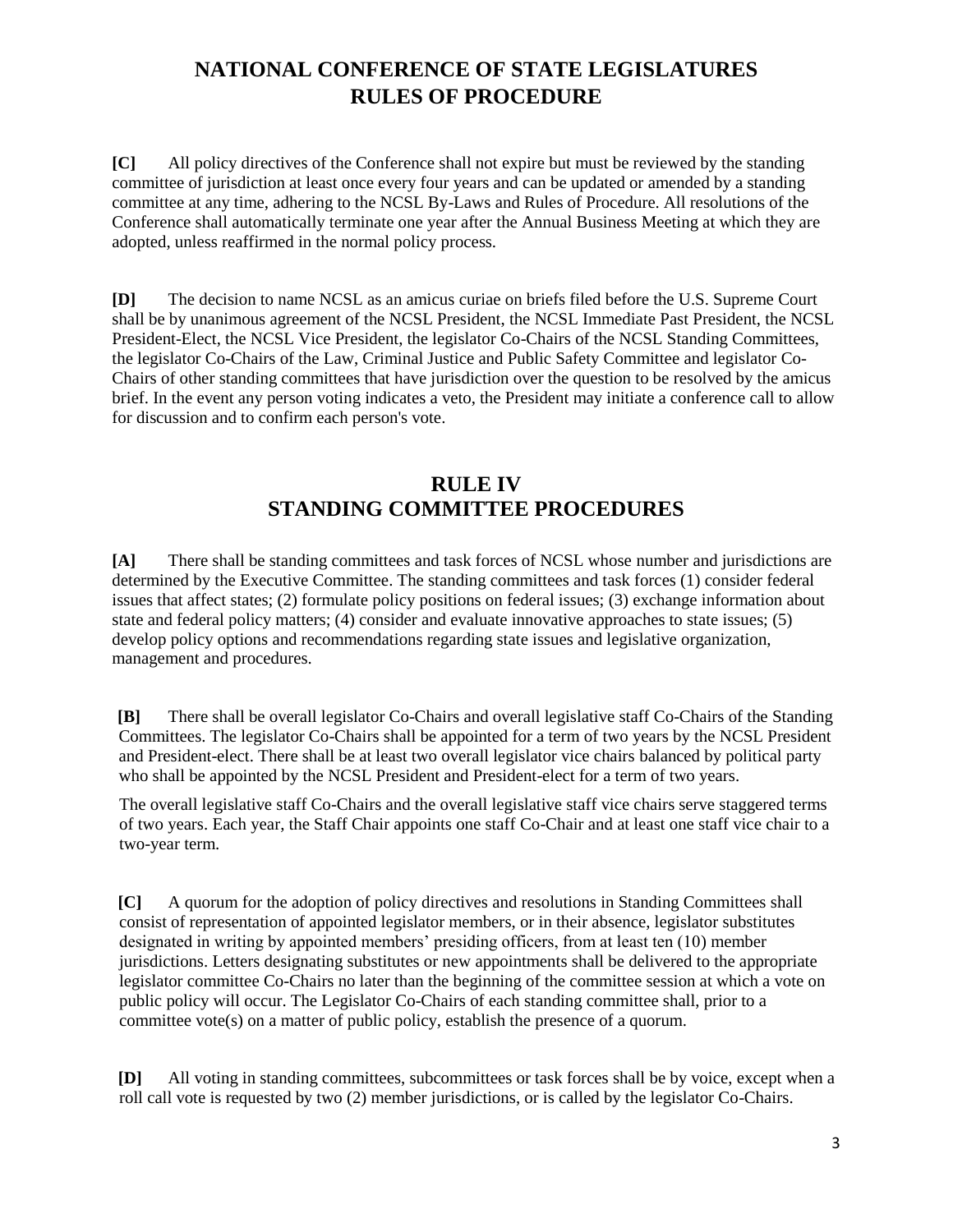**[E]** On matters of public policy that place the standing committees, subcommittees, and task forces on public record, an affirmative vote of three-fourths (3/4) of the member jurisdictions who respond to the most recent quorum call is required. A state not present for the most recent quorum call can before the start of the next roll call vote request recognition from the presiding legislator chair and be recorded as present for purposes of the quorum. New quorum calls shall be conducted at the request of five (5) member jurisdictions. On all other matters, a quorum being present, action is final by majority vote of the member jurisdictions who responded to the most recent quorum call.

**[F]** Votes on matters of public policy shall be cast by appointed legislator members, or in their absence, by legislator substitutes designated in writing by appointed members' presiding officers. All legislators duly registered for the fall and spring meetings shall be entitled to vote at the business meeting. Legislative staff shall not be entitled to vote on matters of public policy. In the event of a roll call vote, each member jurisdiction shall be entitled to cast one undivided vote. Each member jurisdiction shall select a spokesperson who will announce the vote of the delegation. Disputes on the presence of a quorum or voting procedures shall be settled by ruling of the legislator chair.

**[G]** Co-Chairs of the standing committees have authority to preserve order and decorum and have charge of the rooms in which the committees meet.

**[H]** Each standing committee, subcommittee and task force shall produce a summary of each of its meetings. Included in the summary shall be a record of its roll call votes by member jurisdiction.

**[I]** Standing committees, shall approve, approve with amendment, postpone, table or defeat each policy directive and resolution submitted to it.

#### **RULE V STEERING COMMITTEE PROCEDURES**

**[A]** There shall be a Steering Committee of the Standing Committees, which shall be composed of the overall legislator and legislative staff Co-Chairs of the Standing Committees, the overall legislator and legislative staff vice chairs of the Standing Committees, and the legislator and legislative staff Co-Chairs of each standing committee. The committee Co-Chairs shall designate a legislator committee vice chair and the legislative staff Co-Chairs shall designate a legislative staff vice chair to represent the committee with the Steering Committee in their absence. Only legislator members of the Steering Committee shall vote on policy directives and resolutions, amendments to policy directives and resolutions, and procedural motions related thereto, except legislative staff shall be allowed to vote on joint and re-referrals of policy directives and resolutions.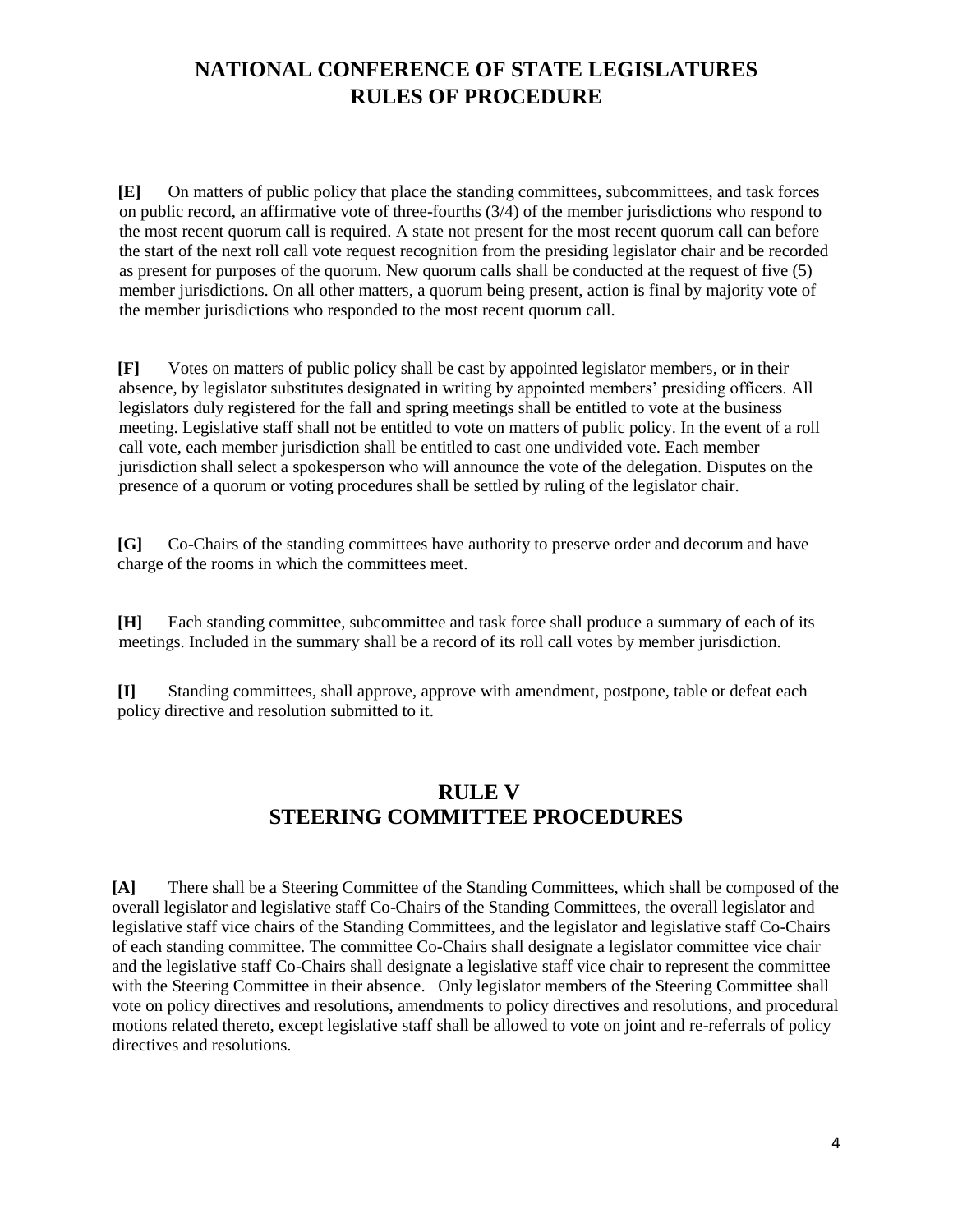**[B]** The Steering Committee at its meeting prior to the standing committee meetings shall review policy directives, resolutions and amendments to policy directives and resolutions filed under Rule II for inconsistencies to Rule II [B] and omissions. Policy directives, resolutions or amendments to policy directives and resolutions that are determined by a majority vote of the legislator members of the Steering Committee to be inconsistent with Rule II [B] shall not be considered by the standing committee to which such policy directive, resolution or amendment was referred.

**[C]** The Steering Committee at its meeting prior to the standing committees' meetings shall determine, by majority vote, policy directives, resolutions and amendments to policy directives and resolutions to be considered by more than one committee. The Steering Committee shall designate one standing committee as the lead committee on each jointly-referred resolution. Any standing committee to which the resolution is referred may report the resolution on the floor. If the lead committee adopts a version of the resolution, it shall be considered first at the Forum Business Meeting or Annual Business Meeting; other committees shall offer their versions and amendments from the floor.

**[D]** In its meeting following the meetings of the standing committees, the Steering Committee shall establish the order of business and calendars for the business meetings; and designate policy directives and resolutions to be re-referred to one or more other committees. The policy directives or resolutions approved by the committee with original jurisdiction automatically shall be placed on the debate calendar at the next Forum Business Meeting or Annual Business Meeting. If the committee to which the policy directive or resolution is re-referred approves changes to it, it shall offer its version as an amendment on the floor. The Steering Committee shall also identify emerging state and federal issues; coordinate outreach to legislators and staff regarding the standing committees; coordinate planning of the Forum meetings; and consider the use of innovative technologies and communications devices for conducting meetings, increasing participation and informing legislators and staff about the work of the Standing Committees.

### **RULE VI QUORUM AND PROXIES – FORUM AND ANNUAL BUSINESS MEETINGS**

**[A]** As required by the Bylaws, a quorum for the transaction of business at the Annual Meeting shall consist of representation from at least twenty (20) member jurisdictions.

**[B]** As required by the Bylaws, voting rights of a member may not be delegated to any other person nor exercised by proxy.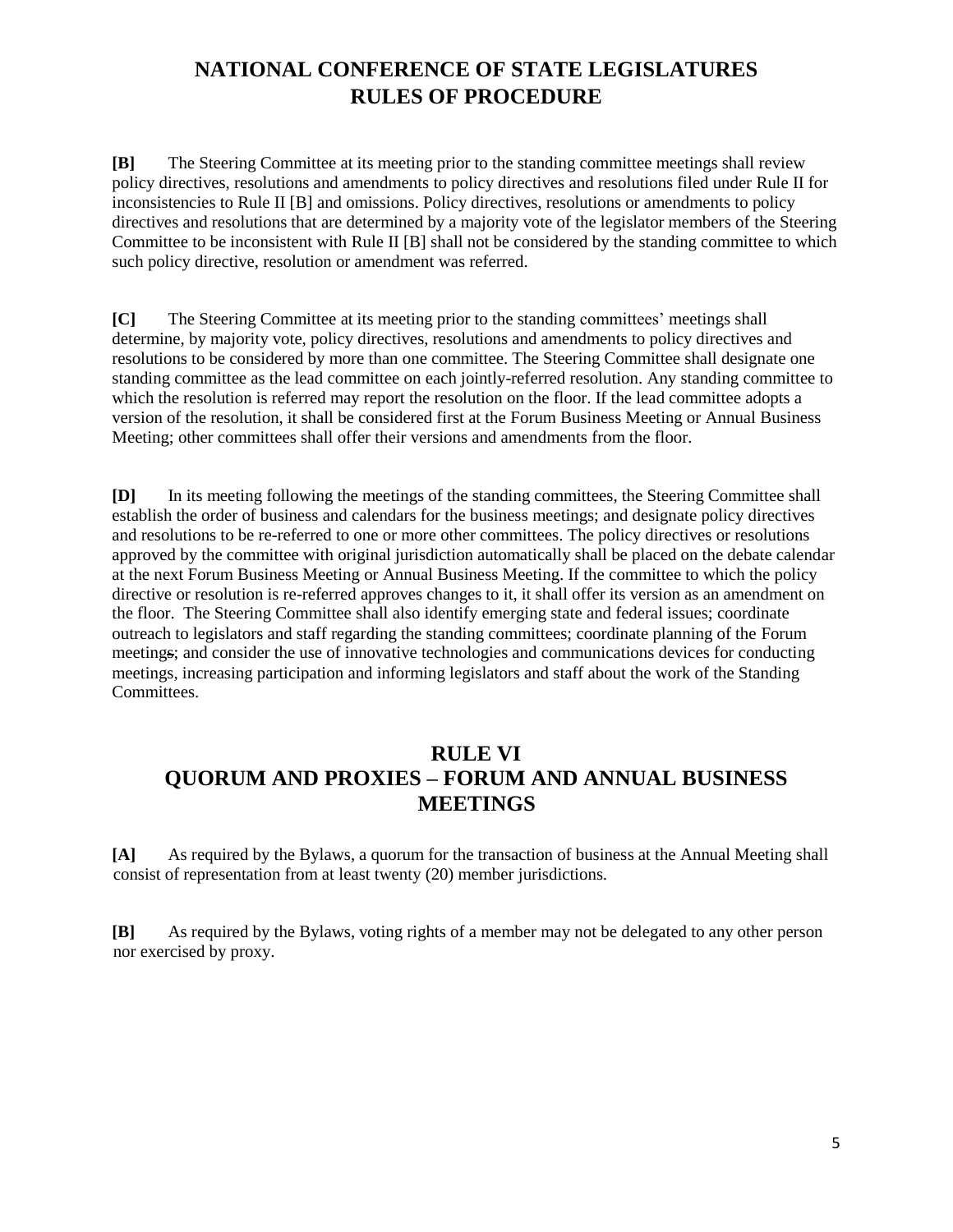#### **RULE VII VOTING IN FORUM AND ANNUAL BUSINESS MEETINGS**

**[A]** All action in the Forum Business Meeting or Annual Business Meeting shall be by voice vote except when a roll call vote is requested by not less than five member jurisdictions or is ordered by the chair.

**[B]** As provided in the Bylaws, on any vote that places the Conference on record in a matter of public policy, an affirmative vote of three quarters (3/4) of the member jurisdictions who respond to the most recent quorum call shall be required. A state not present for the most recent quorum call can, before the start of the next roll call vote, request recognition from the presiding legislator chair and be recorded as present for purposes of the quorum. New quorum calls shall be conducted at the request of not less than five (5) member jurisdictions. On all other matters, action is final by majority vote of the member jurisdictions who responded to the most recent quorum call. On any vote that places the Conference on record in a matter of public policy, legislative staff shall not be entitled to vote.

**[C]** In the event of a roll call vote, each member jurisdiction shall be entitled to cast one undivided vote. Prior to the Forum Business Meeting and the Annual Business Meeting, each member jurisdiction shall select the spokesperson who will announce the vote.

**[D]** When a roll call is being taken, the member jurisdictions shall be called in alphabetical order by the Executive Director. The spokesperson for the delegation shall reply by giving his or her name and then announcing the vote of the delegation.

**[E]** If there is a challenge by a member of a delegation as to who shall be its spokesperson or as to the announced vote, the jurisdiction shall be called upon again. If the challenger continues the challenge, the chair shall poll the delegation and shall declare that the majority of said delegation prevails.

**[F]** Until the chair announces the results of a vote, a jurisdiction has the right to change its vote, or to have its vote recorded if it was not recorded during the initial call of the vote, based on the most recent quorum call.

**[G]** Consideration of policy directives and resolutions shall be by calendar. The consent calendar shall be limited to policy directives and resolutions approved previously at the Forum Business Meetings or reported unanimously by an NCSL standing committee at the annual meeting. The debate calendar shall include all policy directives and resolutions passed by the NCSL standing committees without unanimity; policy directives and resolutions removed from the consent calendar by majority vote of the Steering Committee; and policy directives and resolutions removed from the consent calendar at the Annual Business Meeting at the request of three (3) member jurisdictions. The memorial calendar shall include all resolutions that do not comply with Rule II [D], and approved according to rules governing consideration of policy directives and resolutions.